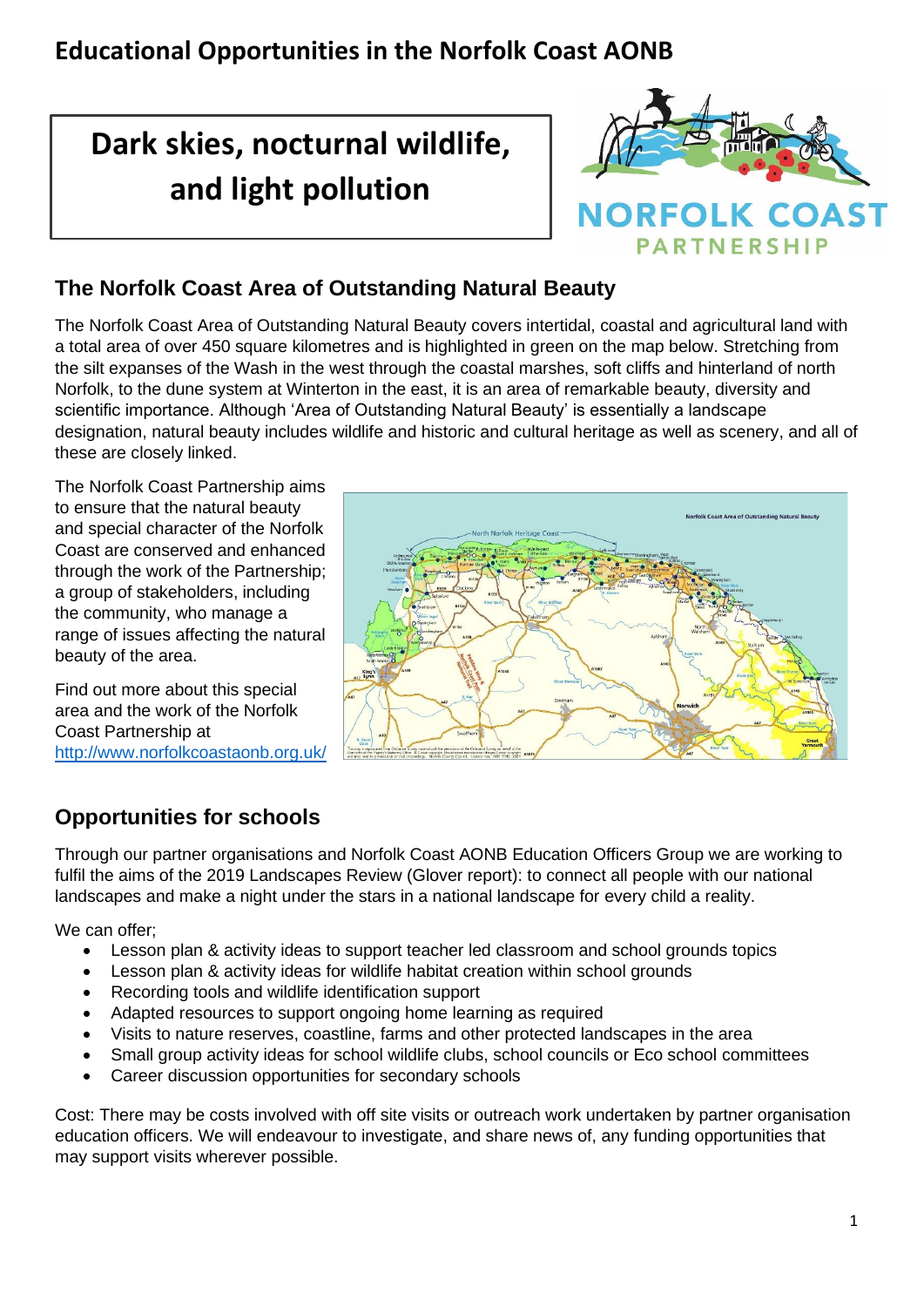# **Resources for dark skies, nocturnal wildlife, and light pollution**



The Norfolk Coast Dark Skies Festival is returning for its 3rd year this autumn. With an emphasis on wildlife and the dark, a range of face-to-face and online events will include wildlife walks at night, stargazing, soundwalk, talks, podcasts, and activities. The 2-week long festival, which is hosted by the Norfolk Coast Partnership runs from 25<sup>th</sup> September to 10<sup>th</sup> October and will celebrate the stunning dark skies and landscapes of the area as well as raise awareness about issues of increasing light pollution. The full festival programme, and booking details are at: [norfolk-coast-dark-skies-festival-2021](http://www.norfolkcoastaonb.org.uk/partnership/norfolk-coast-dark-skies-festival-2021/1229)

If you are interested in dark skies themed visits or outreach opportunities for your class, please see the links below or contact [catherine.leigh@norfolk.gov.uk](mailto:catherine.leigh@norfolk.gov.uk) 

We would love schools to become involved, either as part of our festival or at a time which suits your curriculum plan.

Here are a few of the reasons that our dark skies are so important:

- The Norfolk Coast and Broads is one of the darkest places in the UK. Its dark landscapes contribute to the rural character and feelings of tranquillity and wilderness – key qualities of their protected landscape status.
- $*$  Darkness is essential for wildlife a diverse range of animals and plants make use of it for feeding, hiding from predators, navigation, migration, breeding, pollination, or simply to rest.
- \* Dark is necessary for our health and well-being it resets our biological clock and reduces stress.
- \* The dark is not something to be wary of but allows you to focus on your other senses and make new discoveries.
- Light pollution is an increasing problem in the U.K but it can easily be reversed. Everyone can do their bit to reduce light pollution.



# **Group Activity: Creating a Dark Skies School**

We'd like schools to take action on light pollution to preserve the dark skies within the AONB and across Norfolk. This could be a project for your School Council or Eco Group, or a whole class activity.

You may like to enlist the support of your school caretaker, who should be able to tell you which lighting is on a timer, and which may be on all night.

Be sure to share the useful leaflet<http://www.norfolkcoastaonb.org.uk/mediaps/pdfuploads/pd004001.pdf> with your Senior Leadership Team too.

Light pollution not only prevents us from seeing the starry night it also means we don't sleep very well, and it affects wildlife too.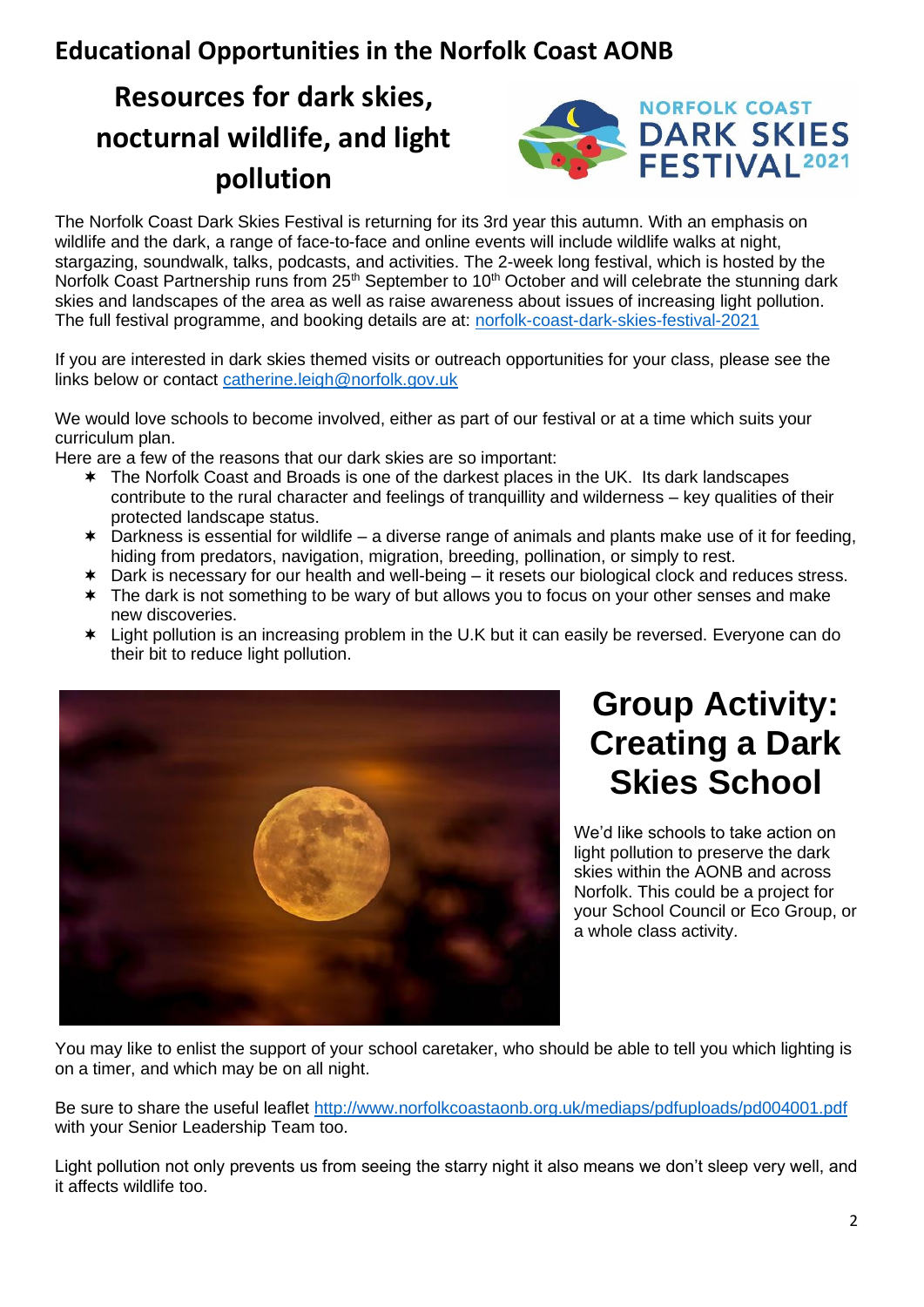### **Carry out a Light Pollution Survey of your School**

Your school may be causing unnecessary light pollution and there are probably some simple, inexpensive ways that you can prevent this. Carry out a survey to identify any lighting issues and work together to make your school Dark Skies Friendly.

- 1. Show the children the interactive map:<http://nightblight.cpre.org.uk/maps/> and find the location of your school. How much light pollution is there in your local area? Are there are areas where it is worse or better? Why might that be?
- 2. Think about who or what might use your school or grounds late in the evening. Maybe groups use your hall or classrooms for meeting, or sports clubs use your field? Consider nocturnal wildlife that might visit too. Can pupils think why some animals might prefer to visit when there are no people around?
- 3. Have some photos prepared showing a few areas of your school in the evening, or at night. These can be of both brightly lit and darker areas.
- 4. You might like to divide into groups to survey different criteria, or areas, depending on number of pupils taking part and/or the size of your school.
- 5. Use the Survey Sheet (on pg 6) to record light sources and their brightness. This may be outdoor lighting e.g. external lighting or flood lights, light that shines through a window, street lighting outside school, or lit signage. You may need to turn on some indoor and outdoor lights just for the duration of the survey.
- 6. Come back together to compare and discuss survey results and ideas for reducing light pollution. You could display your findings on a school site plan – colouring light and darker areas (see sketch below – chalk on black paper works well), or as a graph showing the number of lighting types around school.

Can the pupils decide on some action to reduce light pollution? Some suggestions are below;

- $\checkmark$  Take time to consider whether lighting is even needed in many cases no lighting may be required at all
- $\checkmark$  Take time to consider where and why something might need to be lit e.g. to avoid tripping over, to prevent crime? Discuss whether that whole area needs to be lit or can it be done more sensitively, reducing the areas lit to those that absolutely need it?
- $\checkmark$  Use only the amount of light that is needed, not always the brightest bulbs. Warm white light low-energy LED lamps are just as effective.
- $\checkmark$  Ensure all outdoor lights are fully shielded by a cover and directed downwards. Outdoor lights which cannot be tilted below 45 degrees cause bright light to shine into the sky. Perhaps think of it as losing heat from a radiator – when fitting a radiator in your house, you wouldn't have half on the outside of the wall and half inside as you would lose a lot of heat outside. In the same way, lights which emit light into the sky instead of downwards waste their energy and cause light pollution
- ✓ Consider whether an area needs to be lit from dusk till dawn. Instal movement sensor lights or time switches to reduce light pollution, save money, and reduce carbon emissions.
- $\checkmark$  Use reflectors or solar lights where you can. These are very effective, cheaper to buy run.
- ✓ Use blinds and curtains which minimise light pollution from interior lighting. Buildings with large, windows and skylights are often responsible for light spilling into the countryside which affects the rural character and can disorientate wildlife.
- $\checkmark$  Tell vour friends, neighbours & communities about light pollution. Make some posters and signs to place next to light switches, reminding everyone to turn off lights which are not needed.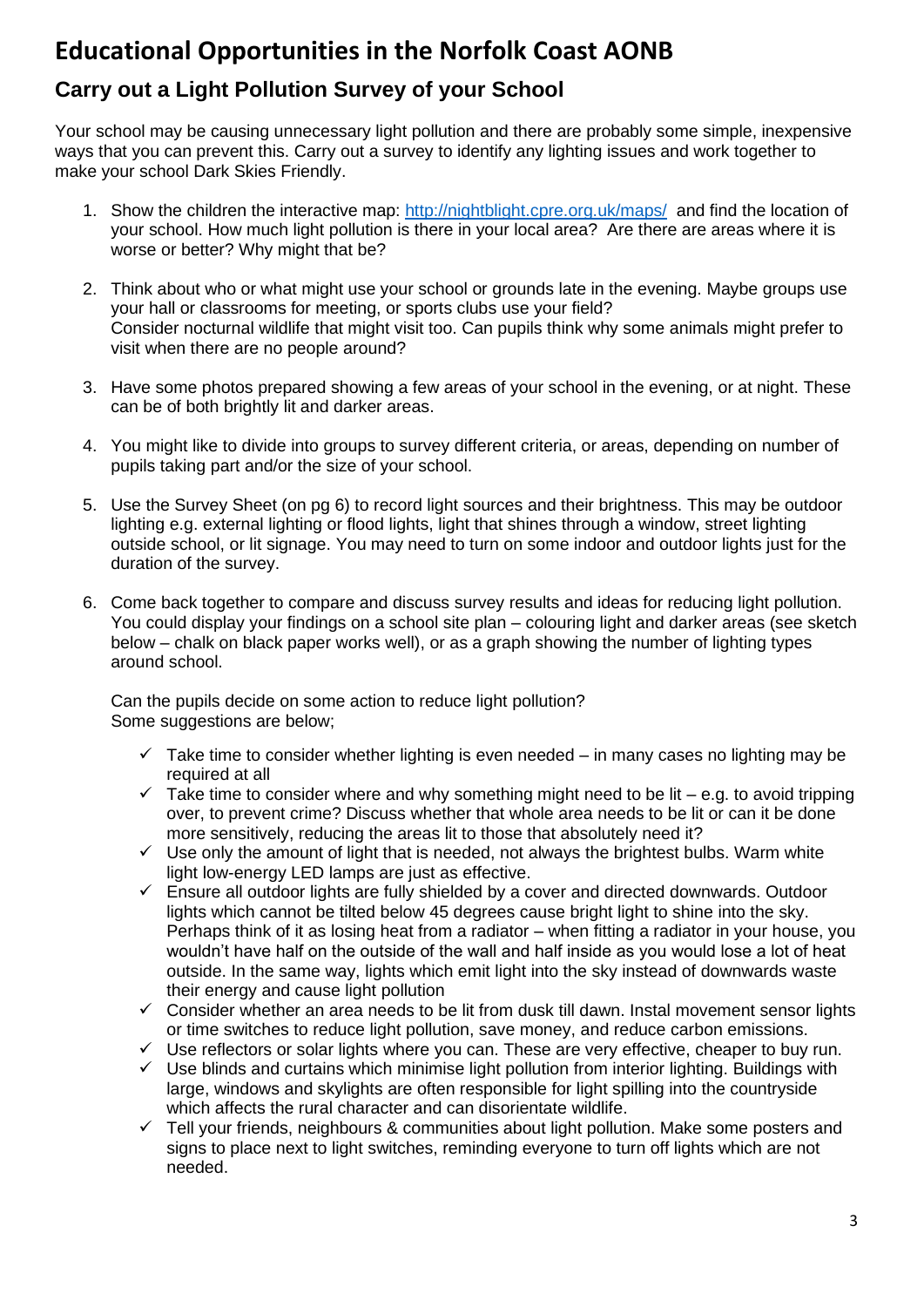#### **Further ideas and follow up;**

- Apply for our Norfolk Coast Dark Skies Friendly accreditation scheme contact [kate.dougan@norfolk.gov.uk](mailto:kate.dougan@norfolk.gov.uk) for details
- Consider a winter residential and a night under the stars (see<https://vimeo.com/234107865> for reasons why this is such a great idea!). Both Norfolk Kingswood sites offer a Night Walk activity <https://www.kingswood.co.uk/plan-your-trip/our-activities/night-walk/>
- \* Borrow or hire a night vision camera to see wildlife visiting your school grounds while no one is there.

| Key<br>Stage(s) | Partner<br>organisation                                  | Resource title and activity<br>overview                                                                                                                                                                                    | Link                                                                                                                                                                                                           |
|-----------------|----------------------------------------------------------|----------------------------------------------------------------------------------------------------------------------------------------------------------------------------------------------------------------------------|----------------------------------------------------------------------------------------------------------------------------------------------------------------------------------------------------------------|
| Primary         | Forestry<br>England                                      | Twilight activities sheet -<br>downloadable fact & puzzle<br>sheet focussing on nocturnal<br>wildlife                                                                                                                      | https://www.forestryengland.uk/resource/twiligh<br>t-activities                                                                                                                                                |
| Primary         | <b>RSPB</b>                                              | Amazing moths - activities for<br>attracting moths and good<br>links to identification guides.<br>Recipe for a moth lure mixture<br>to set up at the end of the day<br>and then see what you've<br>attracted next morning. | https://www.rspb.org.uk/fun-and-learning/for-<br>families/family-wild-<br>challenge/activities/amazing-moths/                                                                                                  |
| Primary         | <b>Norfolk</b><br><b>Broads</b>                          | Night Magic activities.<br>Because human vision is<br>adapted for daytime<br>conditions, when the light<br>fades strange things happen -<br>you just won't believe your<br>eyes!                                           | Night Magic podcast:<br>https://drive.google.com/file/d/1JeJ7uT9wT126<br>9XQDTIxNW5U JDYY0OCA/view<br><b>Night Magic Activities:</b><br>http://www.norfolkcoastaonb.org.uk/mediaps/p<br>dfuploads/pd005079.pdf |
| KS <sub>1</sub> | Campaign to<br><b>Protect Rural</b><br>England<br>(CPRE) | Lesson plan about stars,<br>constellations, and light<br>pollution in its<br>simplest terms using paint<br>resist techniques                                                                                               | https://nightblight.cpre.org.uk/images/resource<br>s/Seeing Stars lesson plan KS1.pdf                                                                                                                          |
| KS <sub>1</sub> | National<br><b>Trust</b>                                 | A short video quiz looking at<br>nocturnal animals                                                                                                                                                                         | https://www.youtube.com/watch?v=xjhNR82ov<br>R <sub>l</sub>                                                                                                                                                    |
| KS <sub>2</sub> | <b>CPRE</b>                                              | Lesson plan about designing a<br>street lighting system that will<br>reduce light pollution                                                                                                                                | https://nightblight.cpre.org.uk/images/resource<br>s/Seeing_Stars_lesson_plan_KS2.pdf                                                                                                                          |
| All             | <b>Norfolk</b><br><b>Broads</b>                          | Listen to owls with Nick<br>Sanderson from the Broads<br>Authority and wildlife<br>enthusiast John Tyler.                                                                                                                  | Owl podcast:<br>http://www.norfolkcoastaonb.org.uk/mediaps/p<br>dfuploads/pd005061.pdf<br><b>Owl Fact Sheet:</b><br>http://www.norfolkcoastaonb.org.uk/mediaps/p<br>dfuploads/pd005061.pdf                     |
| All             | <b>STEM</b>                                              | A variety of activities including<br>fruit solar system, space<br>images and further useful links<br>(free log in required)                                                                                                | https://www.stem.org.uk/resources/community/<br>collection/11042/night-sky                                                                                                                                     |

#### **Further lesson and activity ideas**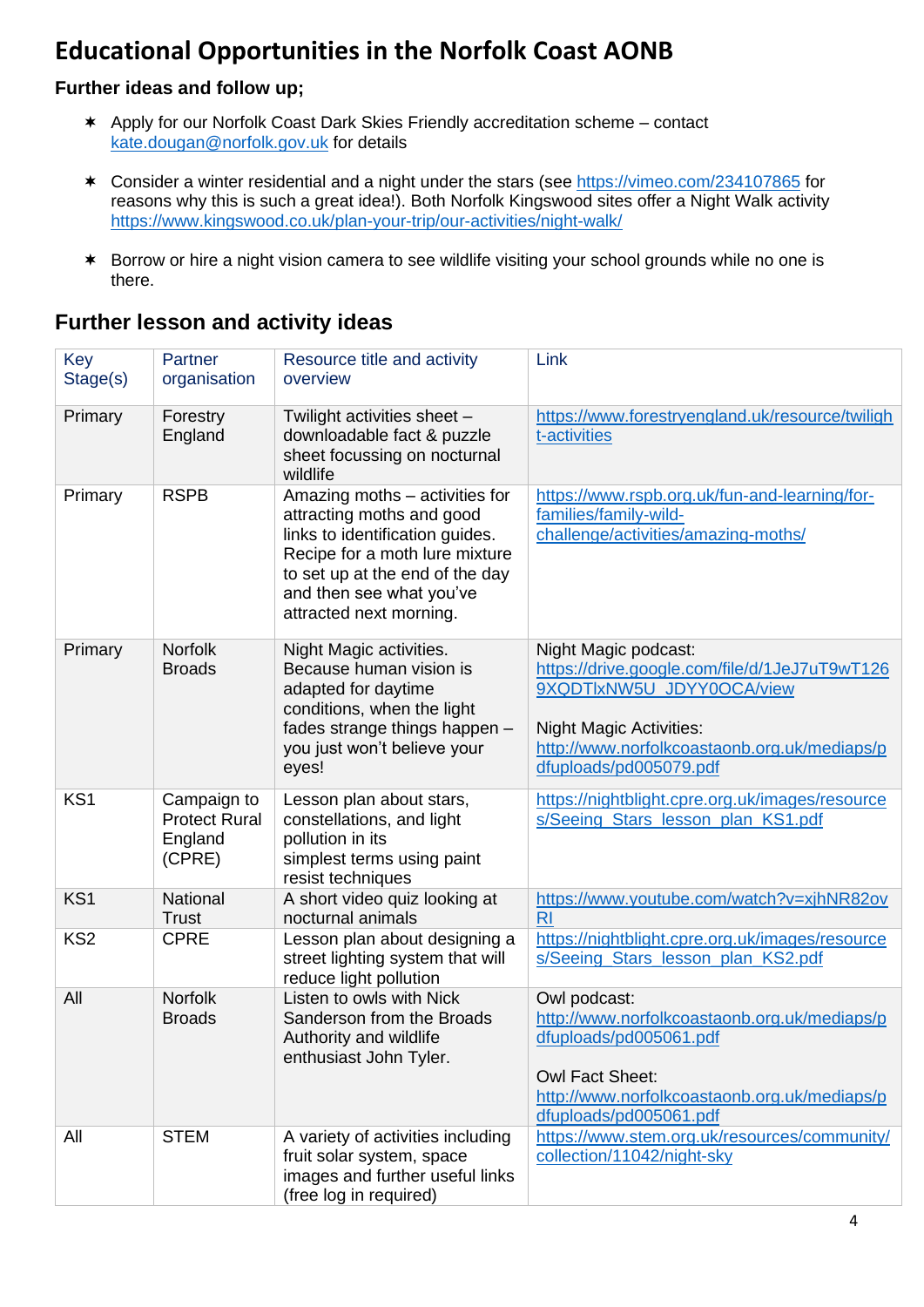| All       | <b>Bat</b><br>Conservation<br>Trust | Downloadable factsheets and<br>teachers notes about bats                                                            | https://www.bats.org.uk/resources/education-<br>outreach-resources/resources-for-teachers-<br>youth-leaders/explore-the-world-of-bat-<br>conservation-through-the-national-curriculum |
|-----------|-------------------------------------|---------------------------------------------------------------------------------------------------------------------|---------------------------------------------------------------------------------------------------------------------------------------------------------------------------------------|
| All       | Wildlife<br><b>Trusts</b>           | Make an animal footprint trap -<br>a simple way to identify what's<br>been visiting your school<br>grounds at night | https://www.wildlifewatch.org.uk/sites/default/fil<br>es/2020-09/Footprint%20trap.jpg                                                                                                 |
| Secondary | <b>RSPB</b>                         | Instructions (including useful<br>video) and information on<br>building a hedgehog shelter                          | https://www.rspb.org.uk/get-<br>involved/activities/nature-on-your-<br>doorstep/garden-activities/giveahogahome/                                                                      |

#### **Visits and outreach work**

| Key<br>Stage(s) | Partner<br>organisation                              | Venue and activity overview                                                                                                 | Link                                    |
|-----------------|------------------------------------------------------|-----------------------------------------------------------------------------------------------------------------------------|-----------------------------------------|
| All             | King's Lynn<br>and District<br>Astronomy<br>Society  | outreach talks and practical<br>experiences in the West<br>Norfolk area.                                                    | http://www.westnorfolkastro.co.uk/      |
| All             | <b>Norwich</b><br>Astronomical<br>Society            | Outreach sessions -<br>contact for availability                                                                             | https://www.norwichastro.org.uk/contact |
| All             | Hawk and<br>Owl Trust $-$<br>Sculthorpe<br>Reserve Q | Visit and outreach<br>opportunities, including owl<br>themed activities - contact<br>the reserve for further<br>information | https://hawkandowltrust.org/education   |

**Q** Quality Badge awarded by the Council for Learning Outside the Classroom indicating that the quality of education provision and risk management procedures have been nationally recognised.

# Our School lighting map



If you would like to become involved or receive further information on any of the educational aspects of our work please email [catherine.leigh@norfolk.gov.uk](mailto:catherine.leigh@norfolk.gov.uk)